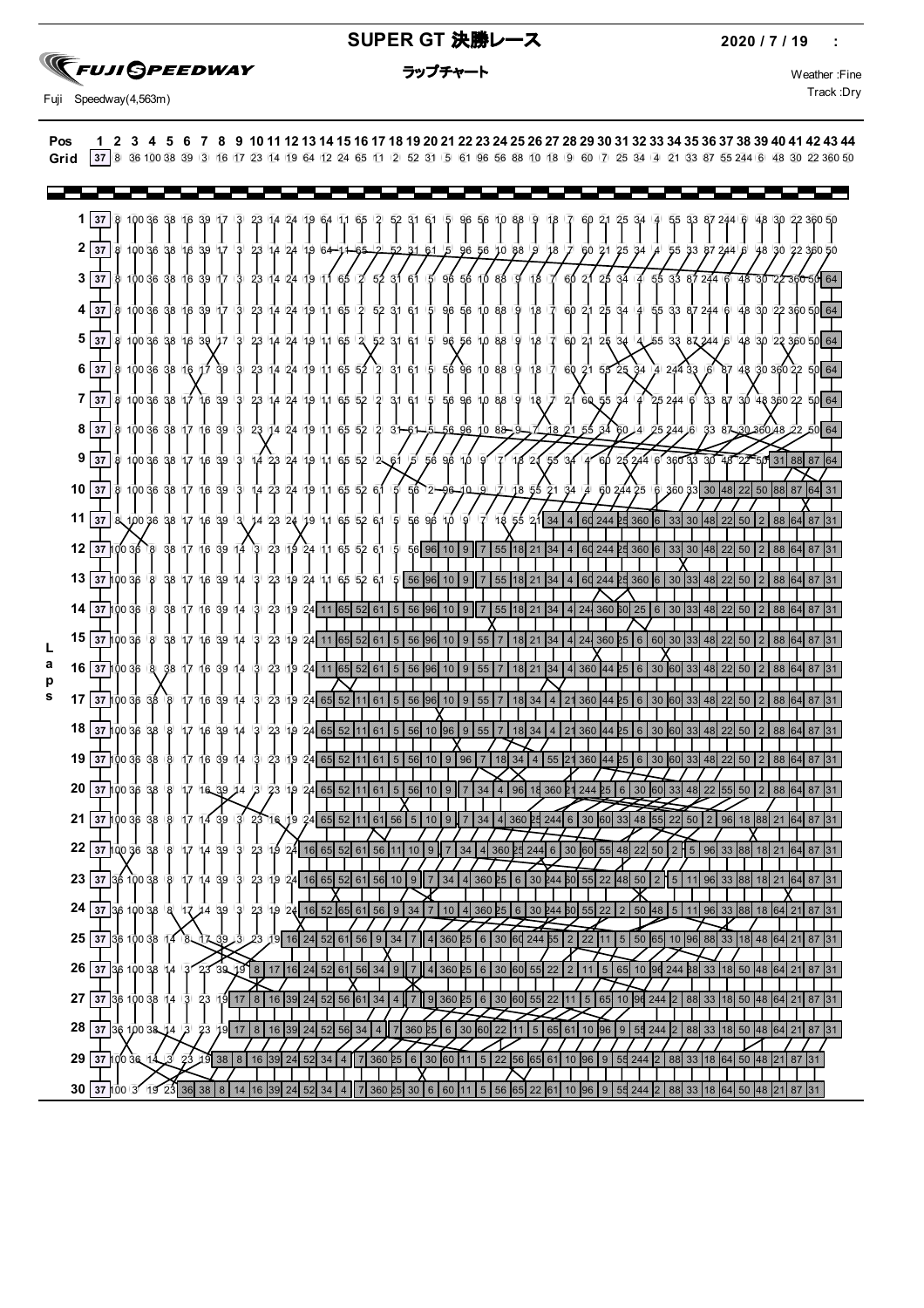

#### **SUPER GT 決勝レース** 2020 / 7 / 19 :

ラップチャート マングラック Weather :Fine

Track :Dry Fuji Speedway(4,563m)